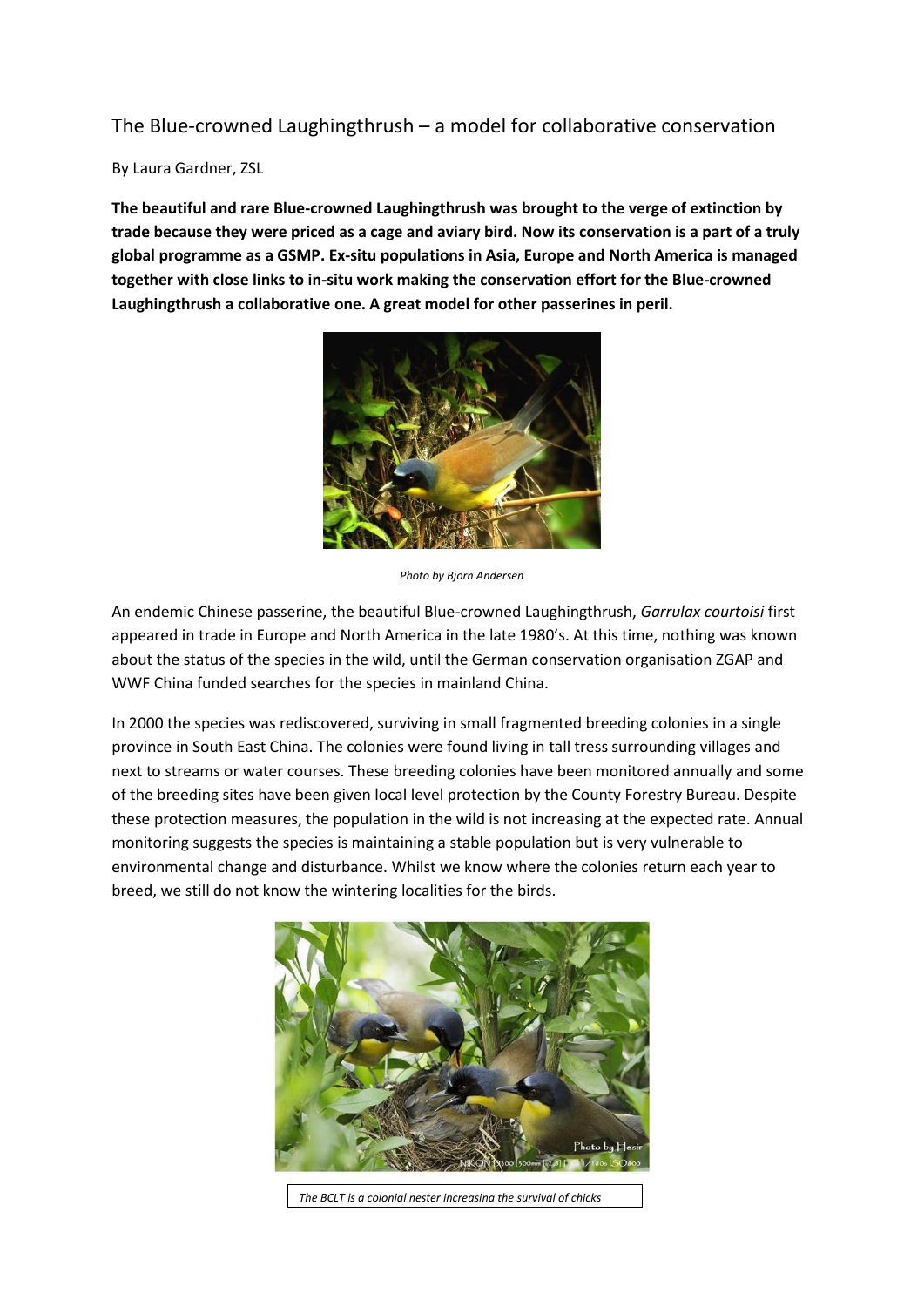In the late 1990's the first UK regional studbook was established in order to manage the zoo population within the UK and this was formalised into an EAZA studbook population in 2003. A similar population management programme was established in North America. A small number of European Zoos established a memorandum of Agreement with the Forestry Bureau in China to fund the continued protection of the Blue-crowned Laughingthrush breeding sites. These funds were matched by the county forestry Bureau providing continuous annual monitoring of the species and the establishment of some of the breeding locations as Small Protected Areas (SPA's).

The IUCN Red List assesses the Blue-crowned Laughingthrush as Critically Endangered and 20 years after the first breeding programme was established, the ex-situ zoo population is now managed globally bringing together the managed populations in Europe, North America and in Asia. The current wild population is estimated to consist of 320 individuals whilst the globally managed zoo population (GSMP) comprises 269 individuals, an important and significant safety net population which obviously represents a large percentage of the entire Global population.

The conservation effort for the Blue-crowned Laughingthrush has been collaborative since 2000 when the species was rediscovered in the wild. European and North American Zoos have worked with Chinese partners to assist conservation monitoring and nest site protection and in April 2017 the first multi-stakeholder meeting was held in China to assess and review conservation priorities for the Blue-crowned Laughingthrush.



*Attendees at first multi-stakeholder meeting in China April 2017*

Research into the phenology and socio-biology of the species were identified as priority areas required to better inform future protection and conservation action. A PhD has now been developed which will start in May 2018. The species exists in relatively large social groups in close proximity to villages and degraded agricultural habitat, making it difficult to understand why it is not more widespread in similar human-modified landscapes across southern China. Developing an improved understanding of the species' specific ecological requirements, and the factors that have driven population decline and limit population growth and recovery, is therefore a priority research activity in order to develop appropriate targeted *in situ* conservation management protocols.

Additional activities are being planned in partnership with the County Forestry Bureau, which include:

• Continue with MOA activities and formally register the project in line with new Chinese NGO